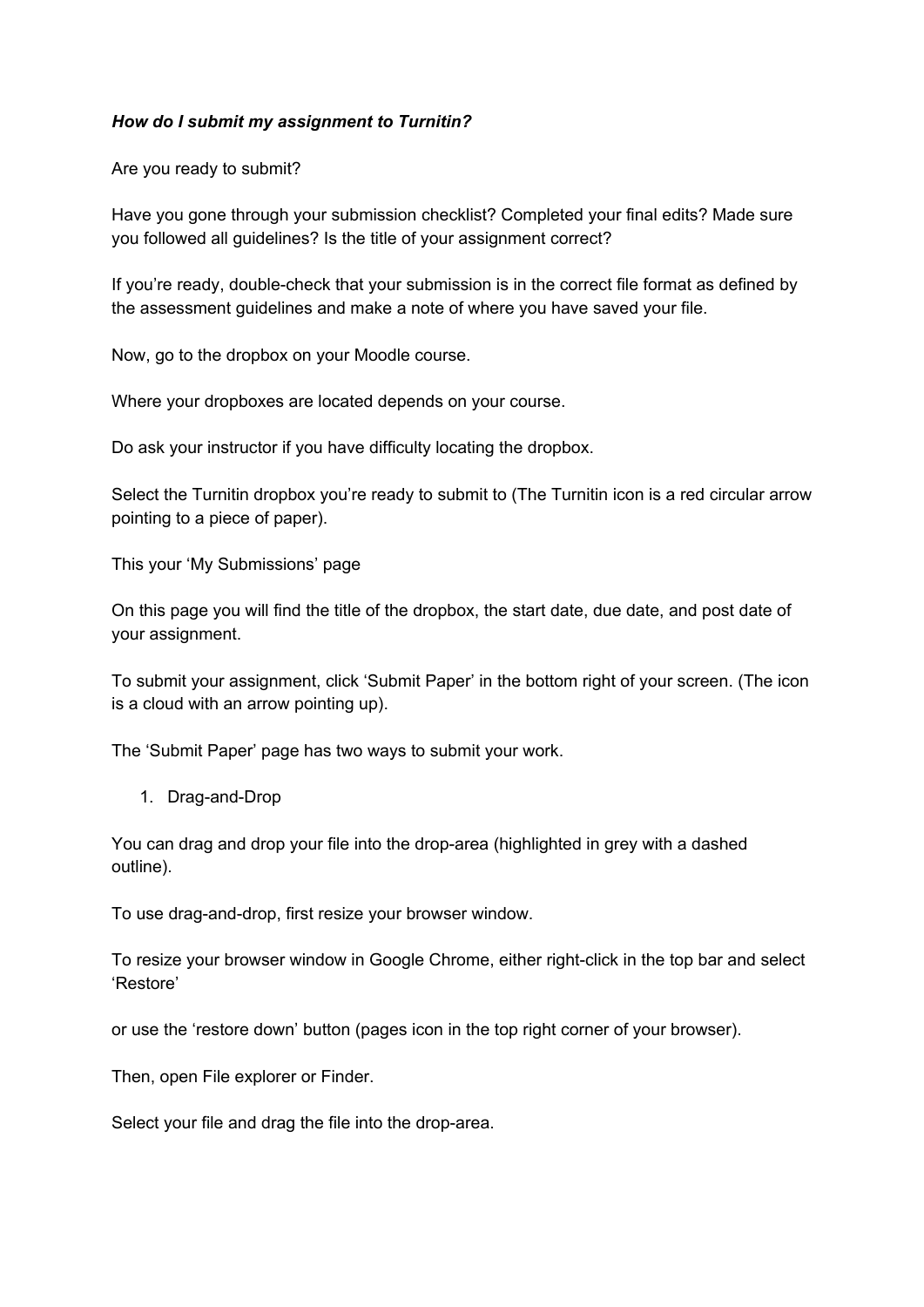2. Add file

Instead of 'drag-and-drop' you can use 'Add file' (The icon is a piece of paper with a plus sign.)

Click 'Add file' at the top right of the File submissions box.

Moodle 'File picker' will be displayed.

If you would like to upload from your computer, select 'Upload a File'

Under 'Attachment' click 'Choose File' to select your submission file.

Note: If you are using Firefox, Under 'Attachment' click 'Browse' to select your submission file.

You don't need to change any of the other options.

Click 'Upload this file.'

Your submission will appear in the 'File submissions' box.

Once you're satisfied that you've uploaded the correct file, give your Submission a title that is between 4 characters and 200 characters long.

Tick the box to confirm that your submission is all your own work.

Then, click 'Add Submission'

The next screen shows a message indicating that your submission is being uploaded to Turnitin.

If your submission is successful you will immediately receive a 'Digital Receipt.'

Your Digital Receipt will read that you have successfully uploaded your file and include the Turnitin ID for your submission.

You will also receive an automated email that you have submitted work to the dropbox.

Save a copy of this Digital Receipt for your records.

If there are any errors, for example your submission was in an incorrect file type or your submission title was too long,

there will be a white error screen with further information.